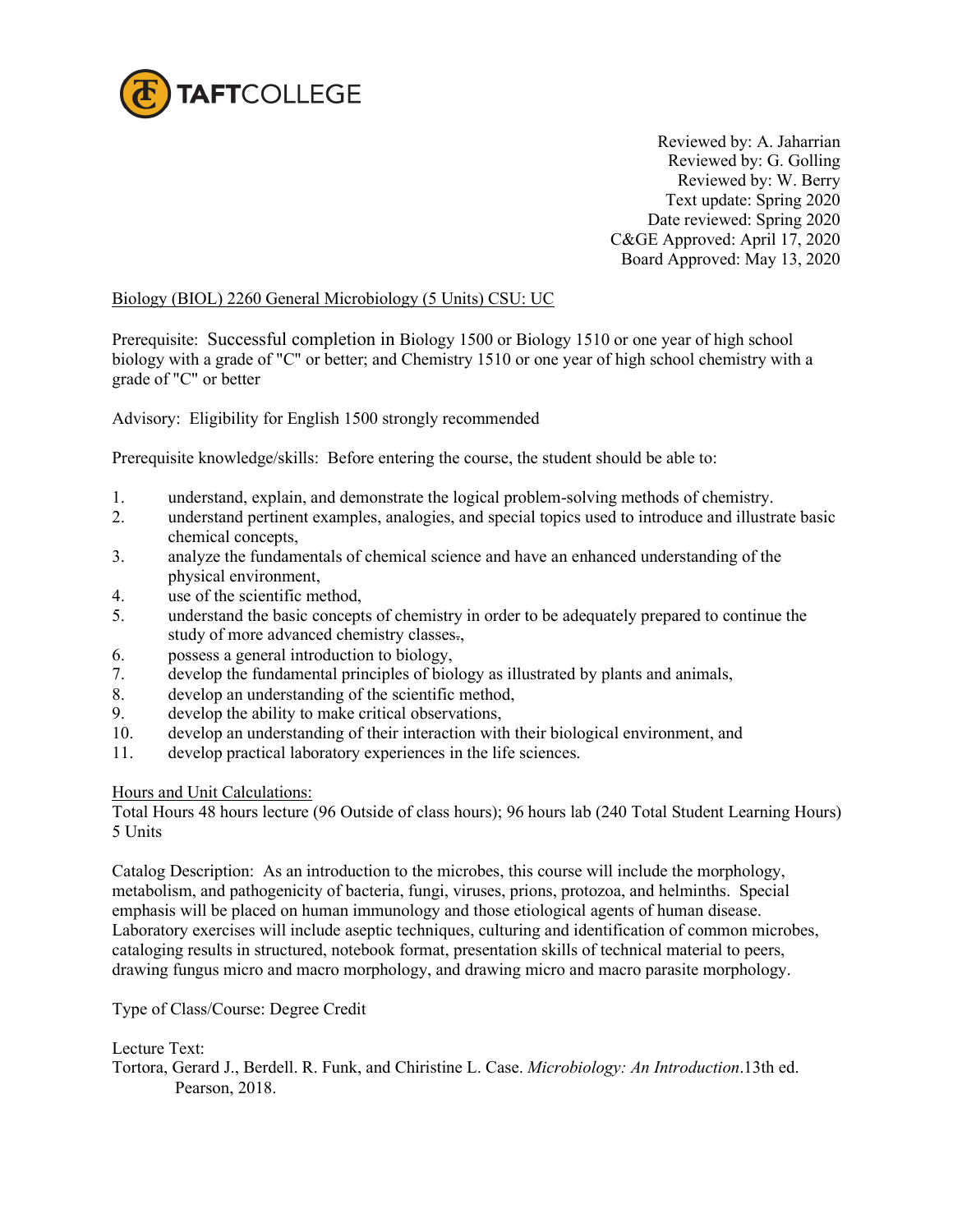

Laboratory Text:

Golling, Greg. *Golling's Guide to Microbiology: Learning to Love Bacteria v7.* Taft. 2019.

Course Objectives:

By the end of the course, a successful student will be able to

- 1. classify and describe microorganisms,
- 2. demonstrate knowledgeable use of the nomenclature of the microbes,
- 3. analyze the growth characteristics of microbes using routine laboratory culture techniques,
- 4. compare and contrast eukaryotic and prokaryotic cells,
- 5. demonstrate basic proficiency in using the Gram stain technique,
- 6. exercise aseptic techniques in handling microbes,
- 7. demonstrate sterilization and disinfection of the laboratory and laboratory materials,
- 8. describe the interaction of antibiotics with microbes,
- 9. describe host-parasite interaction,
- 10. describe the cytology and physiology of the human immune system,
- 11. demonstrate proficient use of the light microscope for the viewing of microorganisms,
- 12. describe the genetic material and the replication of the nucleic acids of both the eukaryotic and prokaryotic microbes,
- 13. demonstrate and recognize the mutability of the microbial genome,
- 14. describe the use of plasmids and bacteriophage for use in genetic engineering, and
- 15. describe the life cycle, nutrition and possible pathogenicity of important representative of bacteria, viruses, prions, fungi, and protozoa, and helminths.

Means of Achieving Course Objectives:

- 1. Assigned reading from text and selected references
- 2. Study published lecture outlines
- 3. Lecture and demonstrations given by instructor
- 4. Study above materials using the published, course specific study objectives as a guide

Course Scope and Content: (Lecture)

Unit I The Microbial World and You

- A. Identify the importance of Koch's postulates,
- B. Identify the contributions to microbiology made by Pasteur, Hooke, van Leeuwenhoek, Lister, Ehrlich, Fleming, and Jenner,
- C. Define bacteriology, mycology, parasitology, immunology, virology, and microbial genetics,
- D. Recognize the system of scientific nomenclature that uses genus and specific epithet names,
- E. Differentiate among the major groups of organisms studied in microbiology, and
- F. Define normal microbiota (normal flora).

Unit II Observing Microorganisms Through a Microscope

- A. List the units of measurements used for microorganisms,
- B. Calculate total magnification and define resolution. Know the names of the lenses,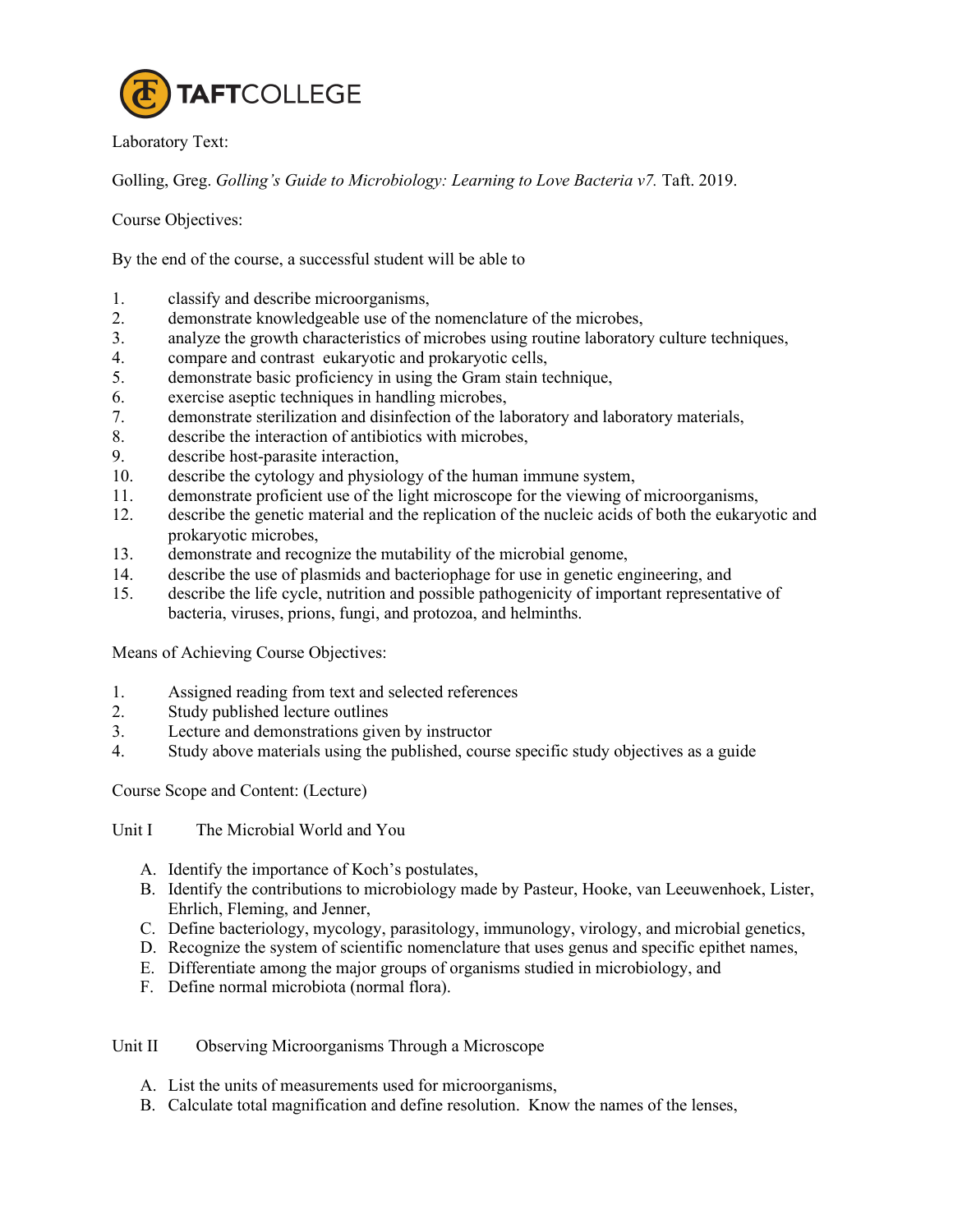

- C. Identify a use for darkfield, phase-contrast, fluorescence, and electron microscopy, and compare each with brightfield illumination. Explain the principle behind each,
- D. Compare simple, differential, and special stains. Give an example of the use of each one,
- E. List the steps in preparing a Gram stain, and describe the appearance of gram-positive and gramnegative cells after each step, and
- F. Explain why each of the following is used: capsule stain, endospore stain, and flagellar stain.

Unit III Functional Anatomy of Prokaryotic and Eukaryotic Cells

Note: Emphasis will be on bacterial (prokaryotic) cells except as noted in the objectives

- A. Compare and contrast the overall cell structure of prokaryotes and eukaryotes,
- B. Identify the three basic shapes and their variations of bacteria and correlate the name with the arrangement after division,
- C. Describe the structure and function of the glycocalyx, flagella (types of), axial filaments, fimbriae, pili, and plasma membrane. Give a specific example of how these structures are important in bacteria,
- D. Describe cilia and their role in eukaryotic cells,
- E. Compare and contrast the cell walls of gram-positive, gram-negative, archaea, and mycoplasmas,
- F. Explain how the chemistry of the bacterial cell wall relates to the gram stain,
- G. Give an example of the importance of the cell wall chemistry in antibiotic resistance,
- H. Identify the functions of the nuclear area, ribosomes, and inclusions,
- I. Characterize the role of the plasmid and describe its function in antimicrobial resistance and biogenetic engineering,
- J. Describe the function of endospores and describe how they allow the organisms to survive, and
- K. List the composition of the cell walls of plants, yeasts, fungi, and protozoa**.**

# Unit IV Microbial Metabolism

- A. Define metabolism, and describe the basic differences between anabolism and catabolism,
- B. Characterize enzymes, their structure and function,
- C. Compare and contrast aerobic respiration, anaerobic respiration, and fermentation,
- D. Describe the importance of ATP, and give examples of energy requiring activities of the cell,
- E. Explain the overall function of metabolic pathways,
- F. Describe the catabolism of glucose, and
- G. Define chemoheterotrophs.

# Unit V Microbial Growth

- A. Classify microbes into the main groups on the basis of preferred temperature range,
- B. Identify the group that is the most common cause of food spoilage and disease,
- C. List the preferred pH range,
- D. Explain the importance of osmotic pressure to bacteria,
- E. List the chemical elements required for growth,
- F. Match the oxygen requirements with the descriptive term. Example: obligate aerobe,
- G. Justify the use of each of the following: anaerobic techniques, living host cells, candle jars, selective and differential, enrichment media. Be able to state an example of the media,
- H. Define bacterial growth, including binary fission, and
- I. Identify the phases of microbial growth curve and describe the relation to generation time.

## Unit VI The Control of Microbial Growth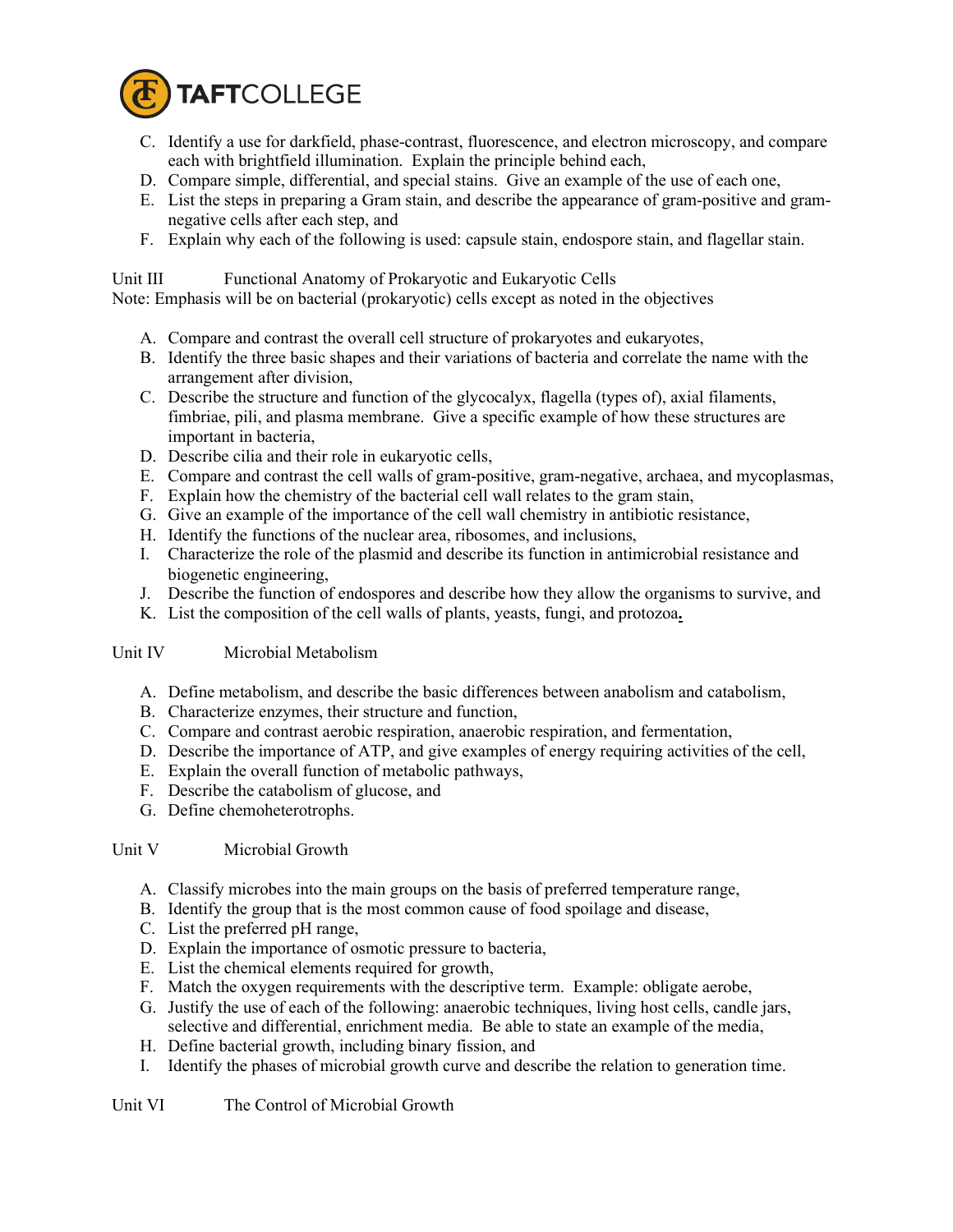

- A. Define the terms sterilization, disinfection, antisepsis, germicide, bacteriostasis, asepsis, degerming, sanitation, and pasteurization,
- B. Describe the effects of microbial control agents on cellular structures,
- C. Match the mechanism of action with the common methods used to control microbial growth,
- D. Discuss the concern of bacterial spores in this process, and
- E. Match the methods of action with the common chemical disinfectants.

### Unit VII Microbial Genetics

- A. Briefly explain the components of DNA and explain its functional relationship to RNA and protein,
- B. Explain DNA replication using these terms: replication fork, semiconservative replication, hydrogen bonds, DNA polymerase, and DNA ligase,
- C. Explain the regulation of gene expression in bacteria using the operon model,
- D. Classify mutations by type, and describe how mutations are prevented or repaired,
- E. Define mutagen,
- F. Compare the mechanisms of genetic recombination in bacteria: transformation, conjugation, and transduction,
- G. Define the functions of plasmids and transposons, and
- H. Relate the mechanisms for genetic change (mutation and recombination) to microbial evolution (natural selection).

### Unit VIII Biotechnology Tools and Techniques

- A. Define recombinant DNA,
- B. Describe an overview of recombinant DNA procedures,
- C. Identify the roles of a clone and a vector in genetic engineering,
- D. Explain how each of the following is used to locate a clone; antibiotic-resistant genes, DNA probes, gene product, and

#### Unit IX Classification of Microorganisms

- A. Define taxonomy,
- B. Define binomial as it relates to bacteria,
- C. Explain taxonomic hierarchy and be able to order the correct sequence from most general to the most specific,
- D. Compare and contrast classification and identification, and
- E. Describe how staining and biochemical tests are used to identify bacteria.

## Unit X Bacteria

- A. Recall characteristics and examples of organisms and their diseases as discussed in lecture, and
- B. Categorize bacterial species into groups based upon cell morphology and Gram reaction characteristics.

### Unit XI Fungi, Algae, Protozoa, and Multicellular Parasites

- A. List the defining characteristics of the Kingdom Fungi,
- B. Differentiate fungi from bacteria on a nutritional basis,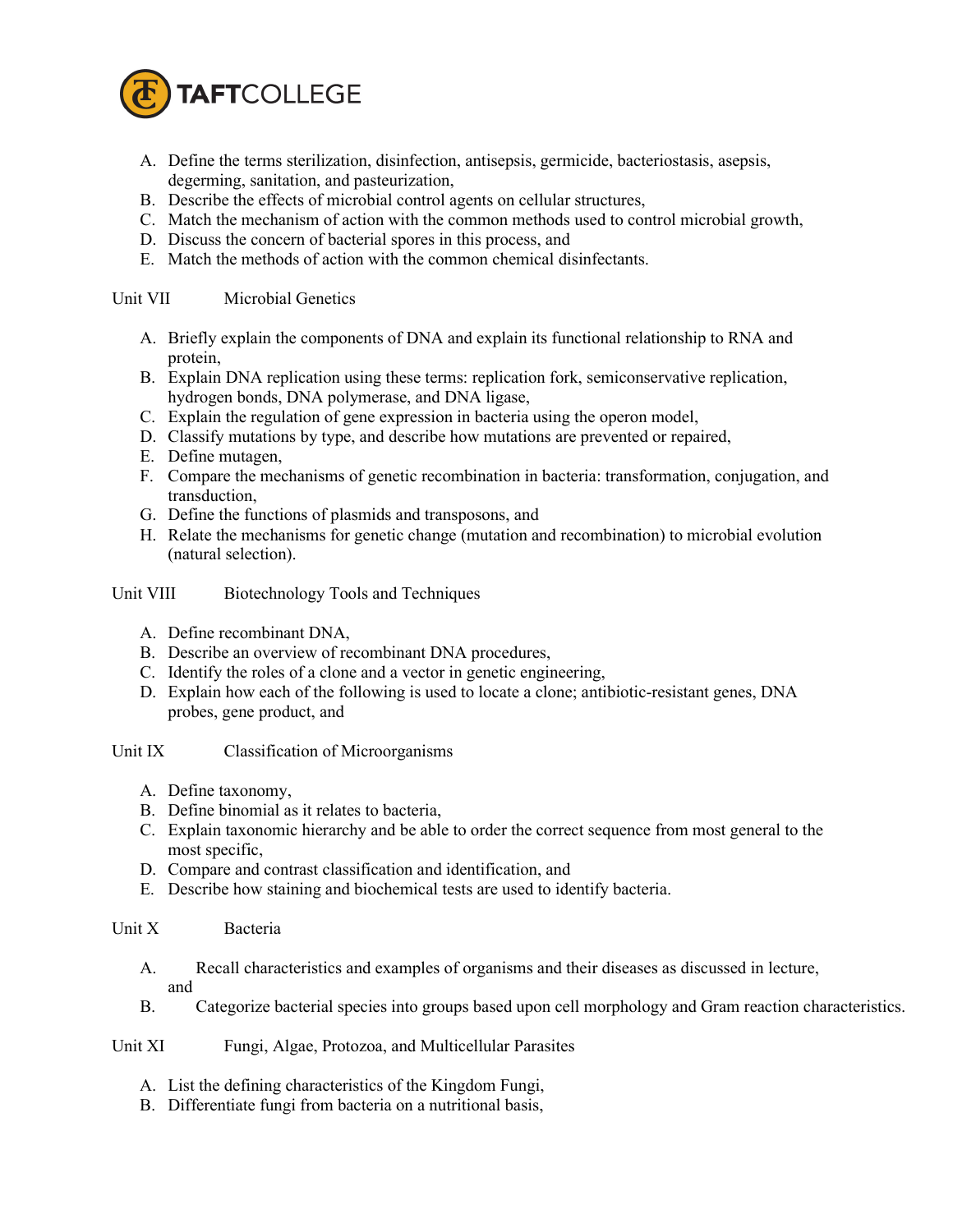

- C. Differentiate between asexual and sexual reproduction,
- D. Be able to identify representative asexual spores as pictured in the text,
- E. Differentiate between the molds and yeast, and dimorphic fungi,
- F. List the defining characteristics of the four divisions of fungi described in lecture and recognize the given examples,
- G. Differentiate between systemic, subcutaneous, and cutaneous mycoses,
- H. List the defining characteristics of protozoa,
- I. Describe the outstanding characteristics of the six phyla of protozoa discussed in lecture and given examples,
- J. Be able to identify representative amoeba and flagellates as pictured in the text,
- K. Differentiate between an intermediate host and a definitive host,
- L. Differentiate between dioecious and monoecious (hermaphroditic),
- M. List the distinguishing characteristics of parasitic helminthes,
- N. List the characteristics of the three groups of parasitic helminths as discussed in lecture and recognize given examples,
- O. Be able to identify the group to which a drawing of the general anatomy of each worm belongs, and
- P. Define arthropod vector.

# Unit XII Viruses

- A. List the general characteristics of a virus,
- B. Describe the chemical and physical structure of both an enveloped and a nonenveloped virus,
- C. Give an example of a common name for a virus. Explain how these names are derived,
- D. Describe the common methods used for culture in the clinical laboratory for viruses that affect humans,
- E. Discuss the lytic cycle in viral reproduction,
- F. Discuss lysogeny,
- G. Define oncogene,
- H. Provide an example of a latent viral infection,
- I. Differentiate between persistent (slow) viral infections and latent viral infections, and
- J. Discuss prions. Include what they are and diseases they are associated with.

## Unit XIII Principles of Disease and Epidemiology

- A. Define pathology, etiology, infection, and disease,
- B. Define normal microbiota (flora),
- C. Compare commensalism and parasitism and give an example of each,
- D. Compare and contrast normal flora with opportunistic microorganisms,
- E. List Koch's Postulates,
- F. List seven probable reasons for emerging infectious diseases, and name one example for each reason,
- G. Define reservoir of infection,
- H. Explain three methods of disease transmission: contact, vehicle, and vector transmission,
- I. Define nosocomial infections, and explain their importance,
- J. Define compromised host,
- K. Put the following in proper sequence, according to the pattern of disease: period of decline, period of convalescence, period of illness, prodromal period, incubation period,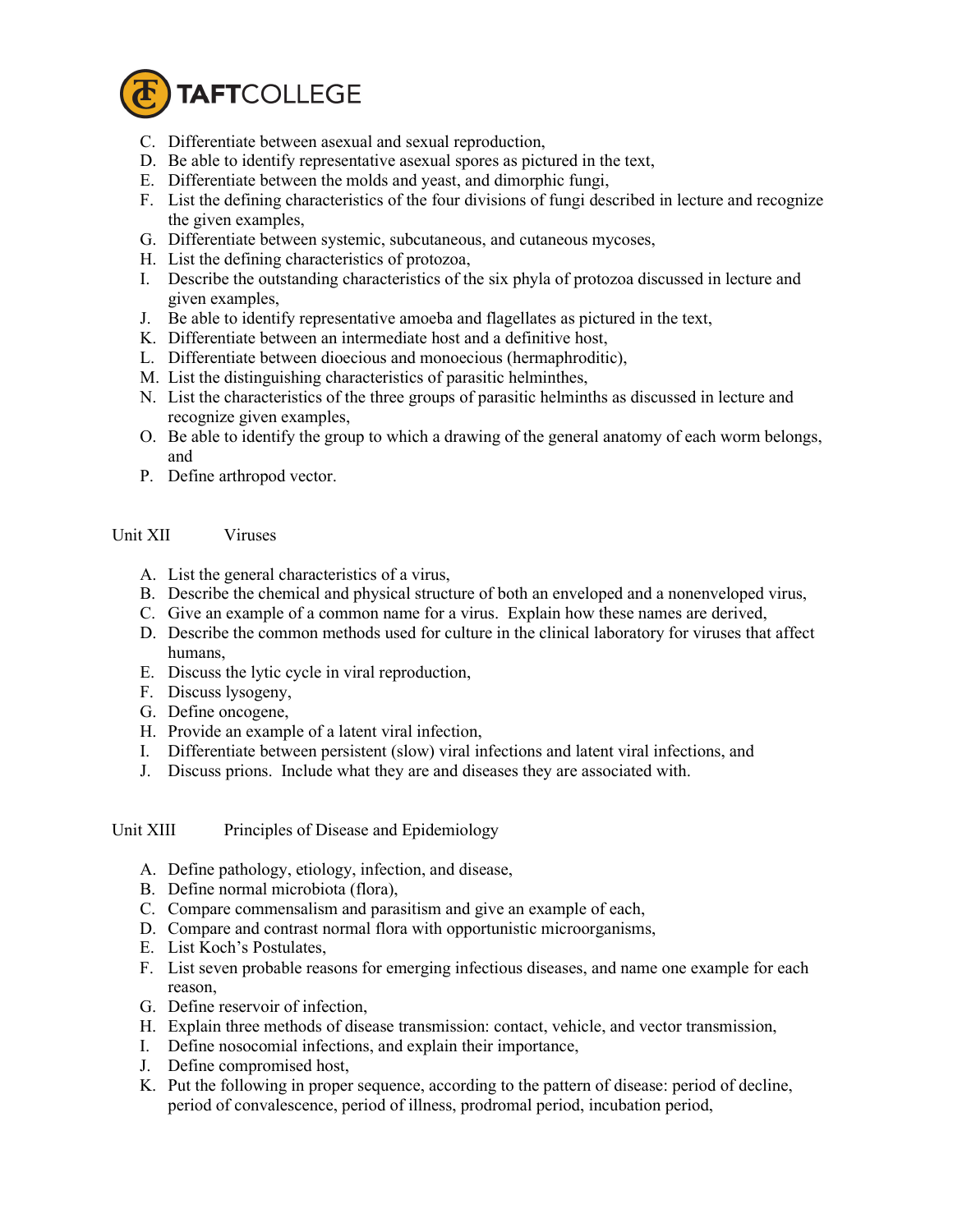

- L. Define epidemiology, and
- M. Define the following terms: morbidity, mortality, and notifiable (reportable) disease.

Unit XIV Microbial Mechanisms of Pathogenecity

- A. Differentiate between pathogenicity and virulence,
- B. Identify the principle portals of entry,
- C. Using examples given in lecture, explain how microbes adhere to host cells and list examples as given in lecture,
- D. Explain how capsules and cell wall components contribute to pathogenicity,
- E. Compare the effects of leukocidins, hemolysins, coagulases, hyaluronidase, and collagenase,
- F. Contrast the nature and effects of exotoxins and endotoxins,
- G. Recall a brief description of the mechanism of action of the diphtheria toxin, botulinum toxin, tetanus toxin, cholera toxin, staphylococcal toxin, and lipid A,
- H. Describe the role of plasmids and lysogeny in pathogenicity,
- I. Explain bacteriophages,
- J. Recall seven cytopathic effects of viruses as listed in lecture,
- K. Discuss the pathogenic mechanisms of fungi listed in lecture, and
- L. Discuss the pathogenic properties and causes of symptoms for Plasmodium, Trypanosomes, Giardia, Wucheria bancrofti, and Clostridium as described in lecture.

Unit XV Nonspecific Defenses of the Host

- A. Define resistance and susceptibility,
- B. Define nonspecific resistance,
- C. Describe the role of the skin and mucous membranes in nonspecific resistance,
- D. List and differentiate between mechanical and chemical factors,
- E. Define phagocytosis and phagocyte,
- F. Classify phagocytic cells and describe the roles of granulocytes and monocyte,
- G. Describe the role of lymphocytes and eosinophils,
- H. Define differential white blood cell count,
- I. List the signs and stages of inflammation,
- J. Explain the mechanisms during the stage of inflammation called vasodilation,
- K. Describe the cause of fever,
- L. Describe three consequences of complement activation, and
- M. Discuss interferons in terms of the three types. Explain how they work to prevent infection with viruses.

Unit XVI Specific Defenses of the Host: The Immune Response

- A. Define innate resistance and immunity,
- B. Contrast the four types of acquired immunity,
- C. Differentiate between humoral (antibody-mediated) and cell-mediated immunity,
- D. Define antigen, hapten, and antibody,
- E. Explain the function of antibodies and describe their structural and chemical characteristics,
- F. Name one function of each of the classes of antibodies,
- G. Name the function of B cells,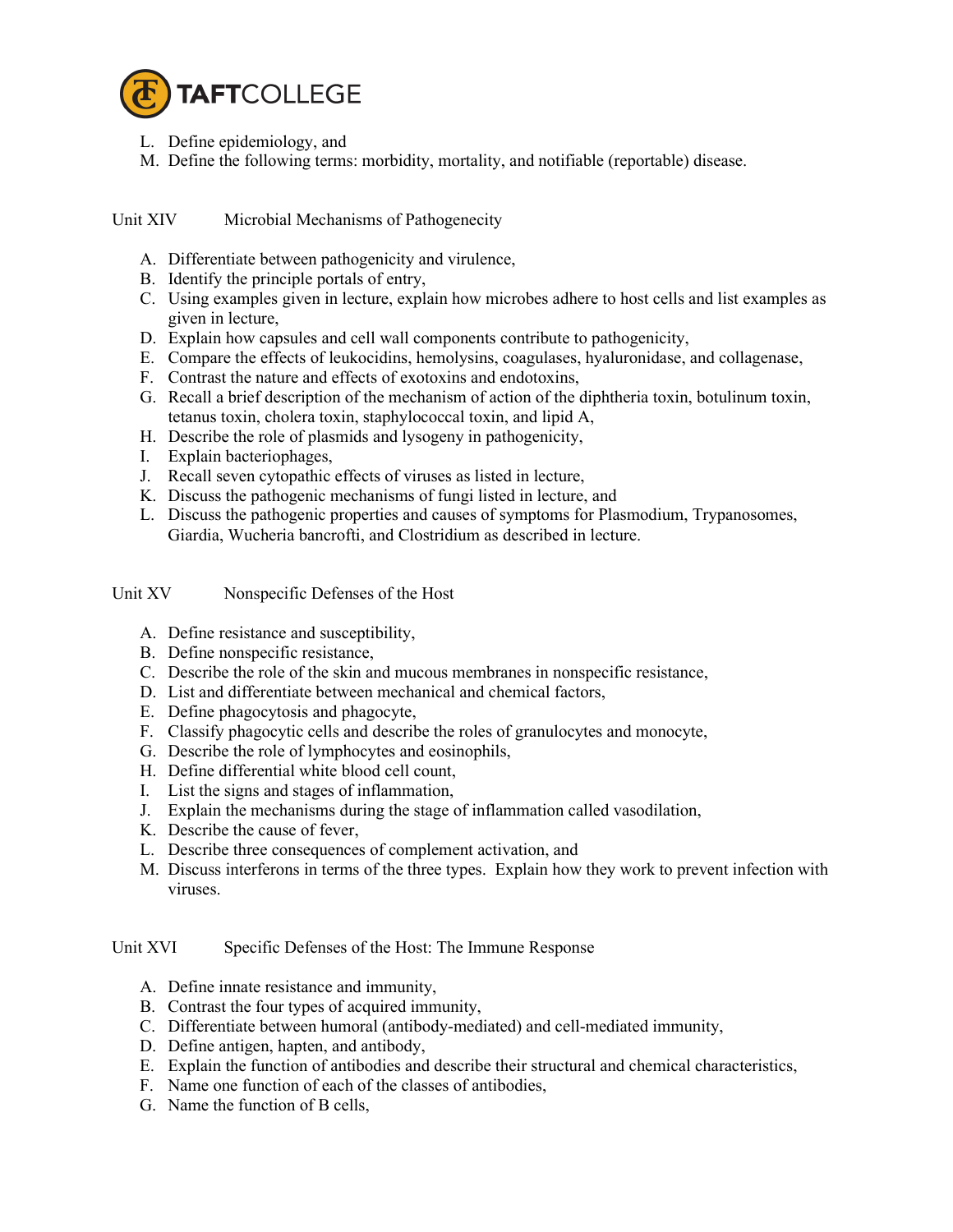

- H. Describe the clonal selection theory,
- I. Explain how an antibody reacts with an antigen, and identify the consequences,
- J. Distinguish between a primary and a secondary immune response,
- K. Identify the function of cytokines and interleukins in cell-mediated immunity,
- L. Be able to match the name of each of the following: Th cell, Tc cell, APC, MHC, and activated macrophage, with its function, and
- M. Compare and contrast cell-mediated and humoral immunity.

Unit XVII Practical Applications of Immunology

- A. Define vaccine. Differentiate between natural versus artificial, and, active versus passive immunity,
- B. Define herd immunity,
- C. Differentiate between the following, and provide an example of each: attenuated, inactivated, toxoid, and conjugated vaccines, and
- D. Discuss the value versus risks of vaccines.

Unit XVIII Disorders Associated with the Immune System

- A. Differentiate among four types of hypersensitivity reactions, and
- B. Describe one example of each of the four types of hypersensitivity reactions.

# Unit XIX Antimicrobial Drugs

- A. State the problem of chemotherapy for viral, fungal, protozoan, and helminthic infections versus bacteria,
- B. Define broad spectrum antibiotic, bacteriostatic, and bactericidal,
- C. List the five modes of action of antimicrobial drugs,
- D. Explain why the commonly used antimicrobial drugs are specific for bacteria,
- E. List the advantages of each of the following over penicillin: semisynthetic penicillins, cephalosporins, and vancomycin,
- F. State the mode of action of penicillin and how the beta-lactamase producing organisms are able to evade the action of penicillin,
- G. Explain why isoniazid (INH) is an antimycobacterial agent,
- H. Recall that the following inhibits protein synthesis: aminoglycosides, tetracyclines, chloramphenicol, macrolides,
- I. State the mode of action of polymyxin B, bacitracin, and neomycin,
- J. Describe how rifamycins and quinolones kill bacteria,
- K. Describe how sulfonamides inhibit microbial growth,
- L. Name and give examples from lecture of two of the following drugs: antifungal, antiviral, antiprotozoan, and antihelminthic, and
- M. Describe the mechanism of drug resistance.

Unit XX Microbial Diseases of the Skin and Eyes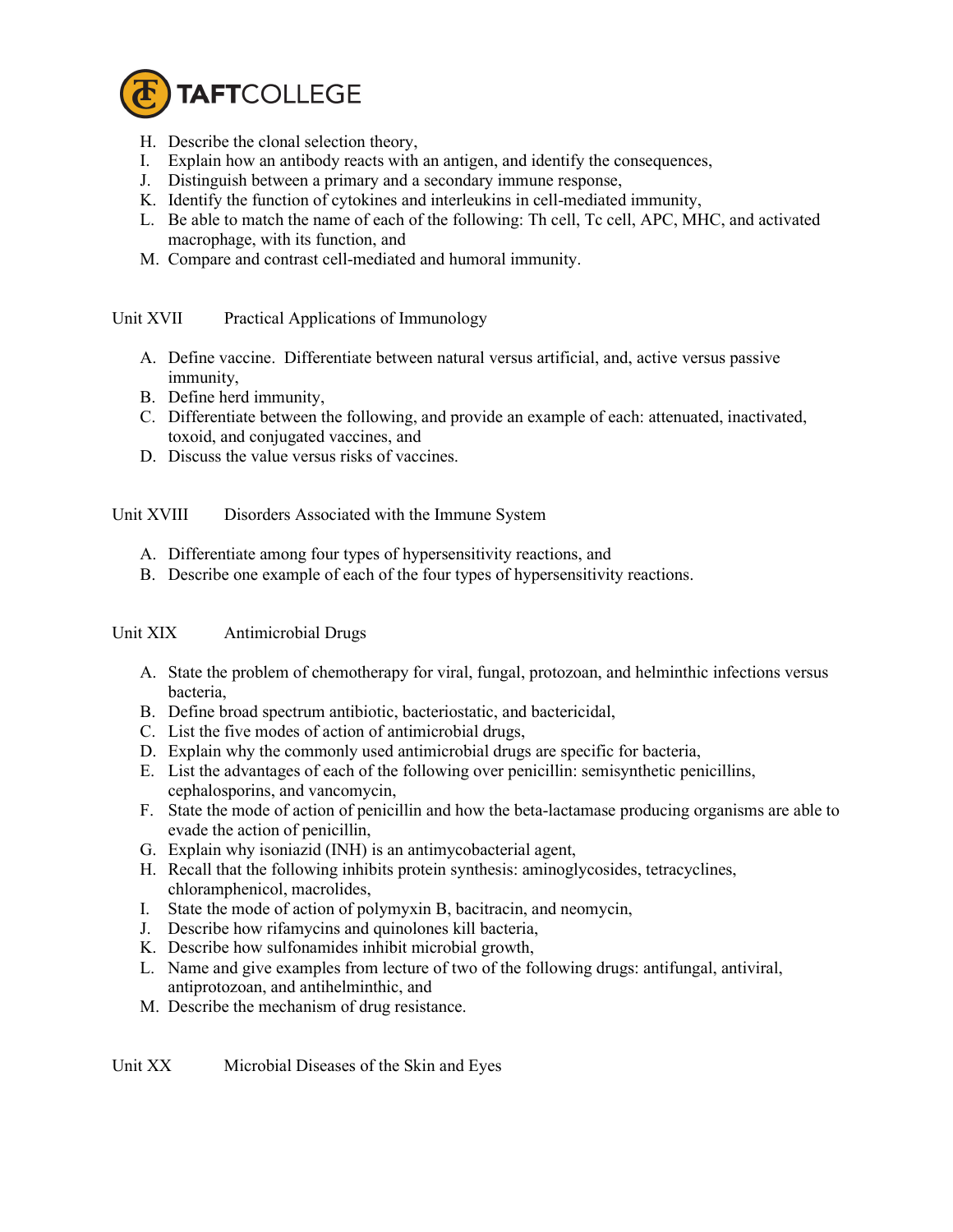

- A. Briefly describe the structure of the skin and mucous membranes and how pathogens invade the skin,
- B. Provide examples of normal skin flora,
- C. Differentiate between staphylococci and streptococci, and recall skin infections caused by each: sty, furuncle (boil), impetigo, scalded skin syndrome, toxic shock syndrome, and erysipelas,
- D. Describe skin, eye, and ear infections by Pseudomonas,
- E. Differentiate between cutaneous (Dermatomycosis) and subcutaneous mycoses, and recall examples given in lecture of Tinea and Sporotrichosis,
- F. Be able to match the name of the body with the Tinea infections,
- G. Describe candidiasis and name the diseases caused by this organism, and
- H. List the causative agent and describe the epidemiology of acne, warts, smallpox, chickenpox, cold sores, measles (Rubeola), rubella, scabies, conjunctivitis, and trachoma.

## Unit XXI Microbial Diseases of the Nervous System

- A. Define central nervous system and blood-brain barrier. Explain how the blood-brain barrier makes infections of the CNS hard to treat,
- B. Differentiate between meningitis and encephalitis,
- C. Discuss the epidemiology of meningitis caused by Haemophilus, influenza, Streptococcus pneumoniae, Neisseria meningitidis, and Listeria monocytogenes,
- D. Discuss the epidemiology and etiology of tetanus and leprosy,
- E. State the causative agent, symptoms, suspect foods, and treatment for botulism,
- F. List the virus and viral diseases of the nervous system discussed in lecture,
- G. Identify the causative agent and describe the epidemiology for cryptococcosis and African trypanosomiasis. What test is used to detect Cryptococcus in the CNS,
- H. List the characteristics of diseases caused by prions and name the disease of humans similar to scrapie, and
- I. List the characteristics of TSE diseases caused by prions and name the disease of humans similar to scrapie. Explain how is BSE related to human vCJD.

Unit XXII Microbial Diseases of Cardiovascular and Lymphatic Systems

- A. List the signs and symptoms of septicemia,
- B. Describe the epidemiology and state the common agent of puerperal sepsis (child birth fever) and subacute bacterial endocarditis,
- C. Name the cause and treatment of, and explain the preventative measures for, rheumatic fever,
- D. Describe the epidemiology and list the causative agent of tularemia, brucellosis, anthrax, gas gangrene, and plague,
- E. List the pathogens given in lecture that are transmitted by animal bites and scratches, which cause systemic disease,
- F. List the diseases given in lecture transmitted by ticks,
- G. Compare and contrast yellow fever, dengue, and dengue hemorrhagic fever,
- H. List the emerging viral hemorrhagic fevers and describe the epidemiology and pathogenesis of CMV, and
- I. List the causative agents and describe the epidemiology for American trypanosomiasis (Chagas Disease), toxoplasmosis, and malaria.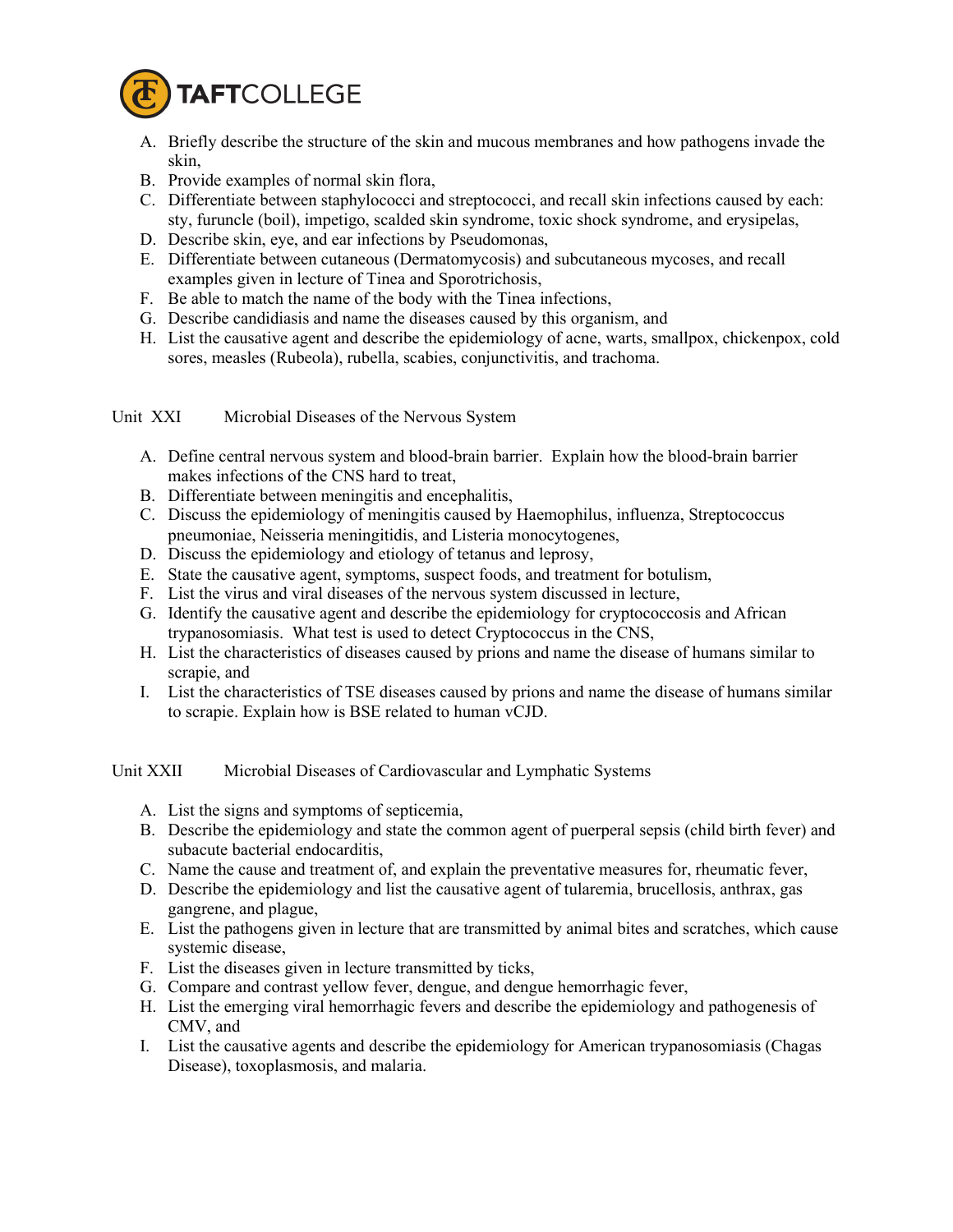

Unit XXIII Microbial Diseases of the Respiratory System

- A. Describe how microorganisms are prevented from entering the respiratory system,
- B. Differentiate among pharyngitis, laryngitis, tonsillitis, and sinusitis,
- C. List the causative agent and describe the epidemiology for streptococcal pharyngitis, scarlet fever, diphtheria, otitis media, and the common cold,
- D. List the causative agent and prevention for pertussis and tuberculosis,
- E. List and describe the causative agents of the pneumonia's discussed in lecture, and
- F. List the causative agent and describe the epidemiology of coccidiodomycosis.

Unit XXIV Microbial Diseases of the Digestive System

- A. Name the structures of the digestive system associated with food borne illness,
- B. List examples of normal flora for each part of the gastrointestinal tract,
- C. Describe the events that lead to dental caries and periodontal disease. Name the major organism involved,
- D. List the causative agents, suspect foods, signs and symptoms (incubation times), describe the epidemiology of staphylococcal food poisoning, shigellosis, salmonellosis, typhoid fever, cholera, gastroenteritis, traveler's diarrhea, and peptic ulcer disease,
- E. Describe the diagnostic method for gastroenteritis caused by Campylobacter,
- F. Differentiate between gastrointestinal diseases as a result of a toxin and those due to the organism's pathogenicity itself,
- G. Differentiate among hepatitis A, B, C, and D, especially mode of transmission,
- H. List the causative agents and symptoms of viral gastroenteritis as discussed in lecture,
- I. Identify the causes of ergot poisoning and aflatoxin poisoning,
- J. List the causative agents and describe the epidemiology for giardiasis, amoebic dysentery, cryptosporidiosis, and Cyclospora diarrheal infection, and
- K. List the causative agents and symptoms for tapeworms, pinworms, hookworms, ascariasis, and trichinosis.

Unit XXV Microbial Diseases of the Urinary and Reproductive Systems

- A. List the antimicrobial features of the urinary tract system,
- B. Identify the portals of entry for microbes into the reproductive system,
- C. Describe the normal microbiota of the upper urinary tract, the male urethra, and the female urethra and vagina,
- D. Describe methods of transmission for urinary and reproductive system infections,
- E. List the microorganisms that cause cystitis, pyelonephritis, and leptospirosis,
- F. Describe the cause of glomerulonephritis,
- G. List the etiologic agents and epidemiology for gonorrhea, PID, syphilis, NGU, vaginitis, lymphogranuloma venereum, chancroid, Gardnerella vaginosis, candidiasis, and trichomoniasis, and
- H. Discuss the epidemiology of genital herpes and warts.

Course Scope and Content: (Laboratory)

Unit I Basic Microbiology Lab Procedures and Safety Precautions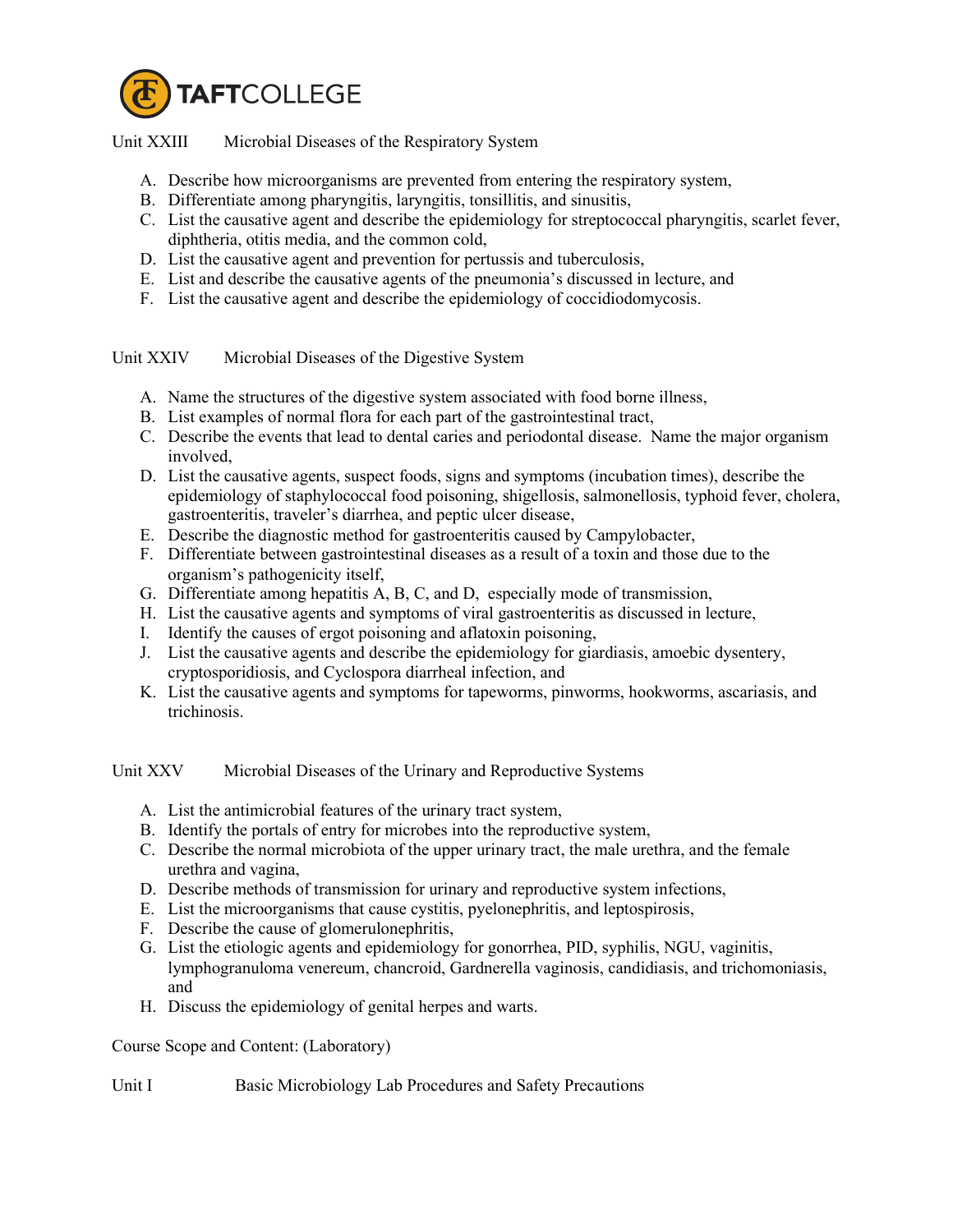

- A. Review laboratory safety practices,
- B. Review nosocomial infections and universal precautions,
- C. Review specimen collection procedures, and
- D. Perform and record results for hand-washing exercise.

Unit II Culturing and Viewing Organisms

- A. Collecting and culturing throat specimens,
- B. Use and Care of the Light Microscope, and
- C. Identify bacterial morphology using a light microscope.

Unit III Cell and Colony Morphology

- A. Prepare slides for staining and perform the gram stain,
- B. Stain clinical specimens: Perform and record results for plaque and throat secretions, and
- C. Practice culture techniques for isolating colonies.
- Unit IV Gram-Positive Cocci: Staphylococcus
	- A. Perform and record results for identification of the members of the genus Staphylococcus, and
	- B. Perform and record results for separating Staphylococcus from Streptococcus bacteria exercise.

Unit V Gram-Positive Cocci: Streptococci

- A. Perform and record results for identification of members of the genus Streptococcus, and
- B. Separate bacteria based upon hemolytic profiles.

Unit VI Antibiotic Sensitivity

- A. Perform and record results for antimicrobial sensitivity testing, and
- B. Record results for beta lactamase testing demonstration.

Unit VII Genetic Transformation

A. Perform and record results for genetic transformation demonstration using E. coli., and B. Perform and record results for examination of gene regulation.

Unit VIII Gram-Positive Bacilli

A. Perform and record results for identification of members of the gram positive rod group, and B. Perform and record results for endospore staining.

Unit IX Gram-negative Bacilli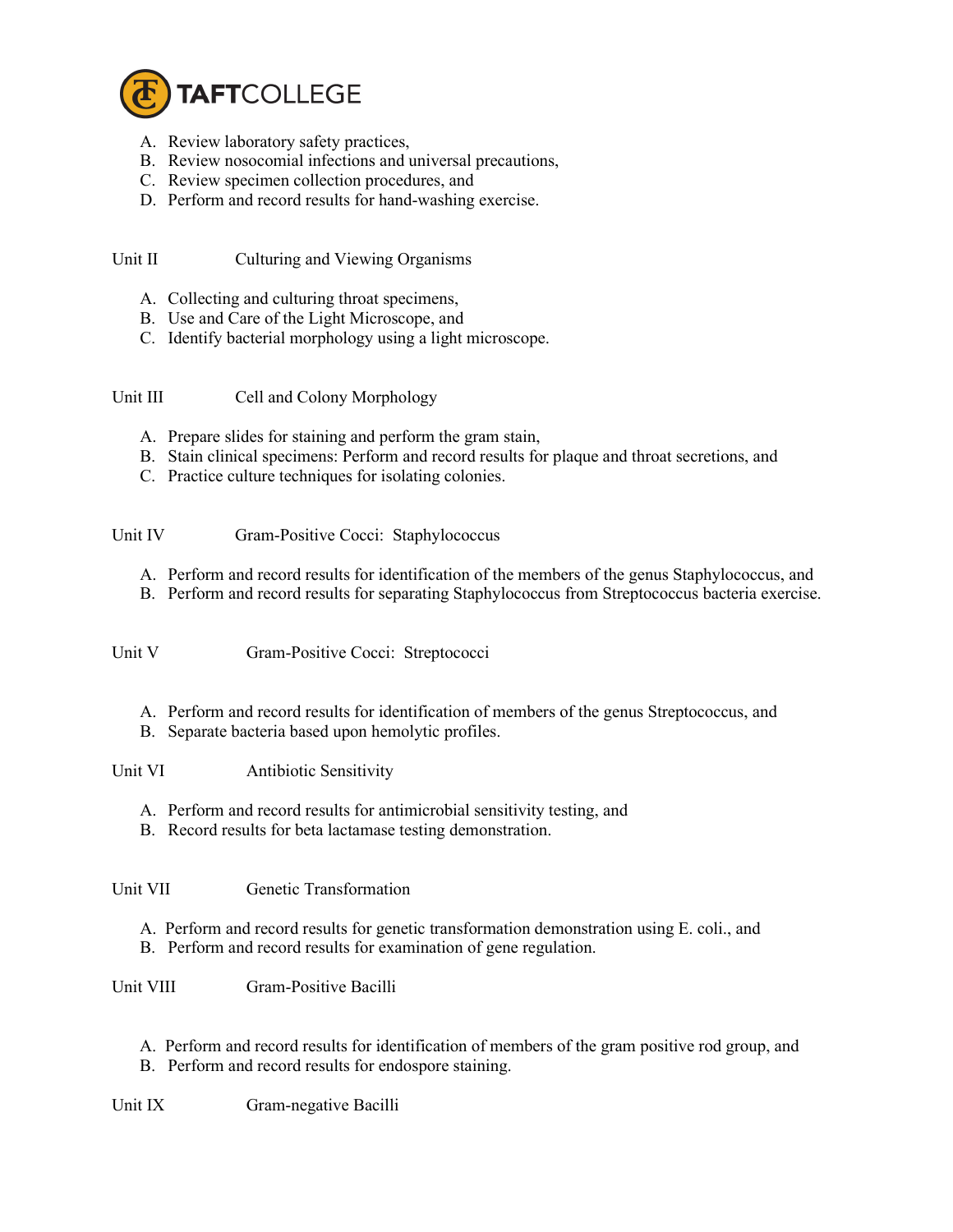

- A. Perform and record results for identification of the gram negative rod group,
- B. Perform and record results for demonstration of a multi test system for gram negative identification,
- C. Perform and record results for demonstration of differential media, and
- D. Perform and record results for techniques for separating mixed cultures of gram positive and negative bacteria using selective media.

Unit X Gram-negative Cocci/Coccobacilli

- A. Perform and record results for identification of members of the gram negative cocci (Neisseria sp.),
- B. Perform and record results for identification of Haemophilus species, and
- C. Micro-well plate analysis of unknown bacteria.

Unit XI Unknown Bacteria Identification

- A. Perform and record results for isolatation of two unknown bacteria from a broth culture, and
- B. Perform and record results for identification of two unknown bacteria.
- Unit XII Mycobacteria and Anaerobic Bacteria
	- A. Observe cultures and perform and record results for acid fast stain non pathogenic Mycobacteria cultures, and
	- B. Perform and record results for culture anaerobic bacteria exercise.
- Unit XIII Mycology
	- A. Perform and record results for a germ tube test.

### Unit XIV Parasitology

- A. Draw micro and macro parasitology morphology from representative specimens, and
- B. Describe the sites of infection of representative parasites.

Unit XV Oral Presentations

- A. Preparation and presentation of oral presentation concerning a specific bacterial species to class peers during laboratory session, and
- B. Preparation and presentation of oral presentation concerning infectious disease to class peers during laboratory session.

Unit XVI Polymerase Chain Reaction

A. Determination of unknown sample using PCR

Learning Activities Required Outside of Class: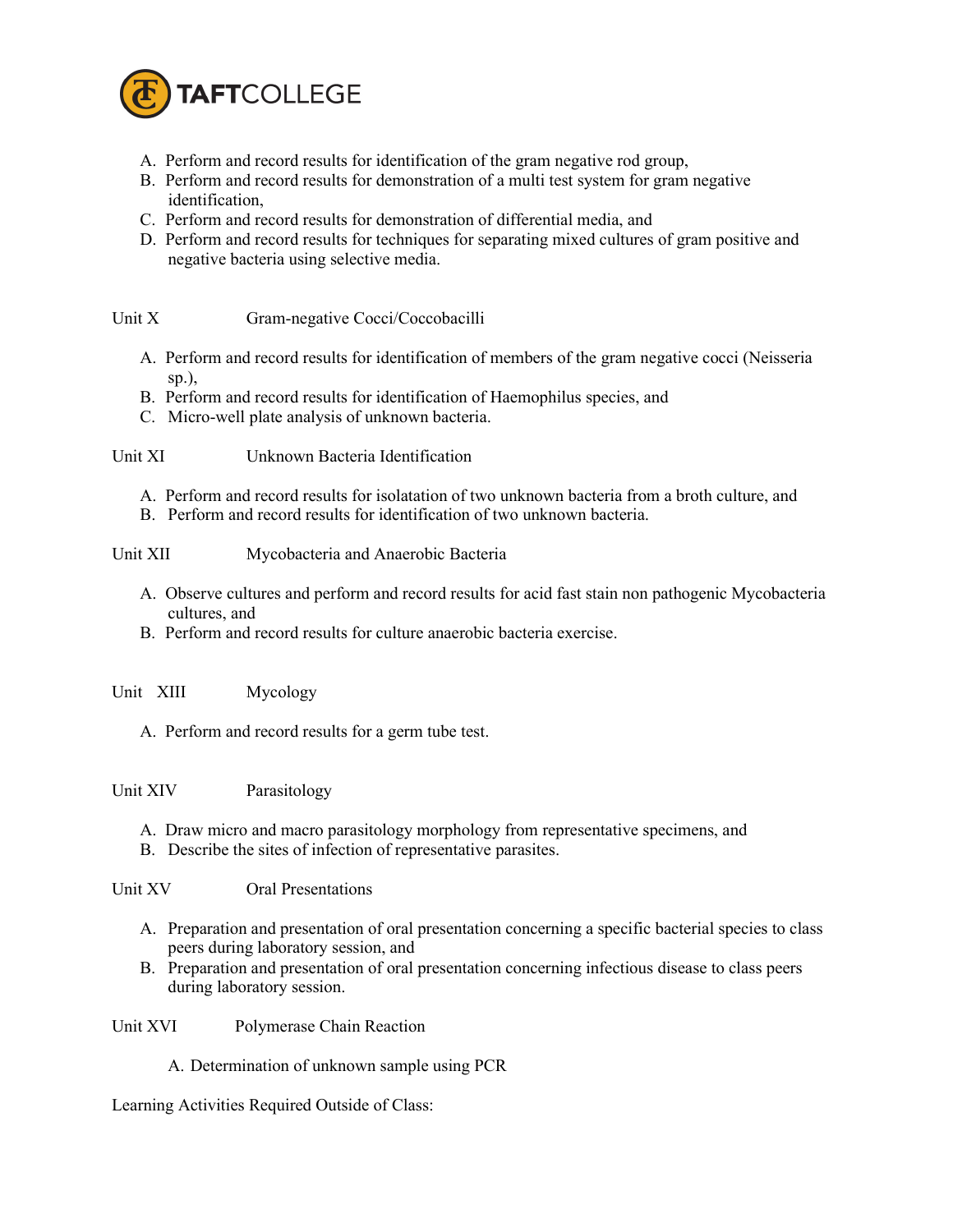

The students in this class will spend a minimum of 6 hours per week outside of the regular class time doing the following:

- 1. Studying lecture outlines, text, and objectives.
- 2. Documenting all laboratory observations in a notebook according to the evaluation rubric.
- 3. Completing required reading.
- 4. Completing written work

Methods of Instruction:

- 1. Lectures
- 2. Class discussions
- 3. Audiovisual presentations
- 4. Laboratory exercises and demonstrations

#### Methods of Evaluation:

- 1. Writing assignments, including:
	- a. Essays,
	- b. Laboratory reports, and
	- c. Laboratory questions.
- 2. Computational or non-computational problem-solving demonstrations, including:
	- a. Exams,
	- b. Quizzes,
	- c. Laboratory reports, and
	- d. Laboratory questions.
- 3. Other examinations, including:
	- a. Multiple choice,
	- b. Matching items,
	- c. True/False items,
	- d. Completion, and
	- e. Essays.

Laboratory Category: Extensive Laboratory

Pre delivery criteria: All of the following criteria are met by this lab.

- 1. Curriculum development for each lab.
- 2. Published schedule of individual laboratory activities.<br>3 Published laboratory activity objectives
- Published laboratory activity objectives.
- 4. Published methods of evaluation.
- 5. Supervision of equipment maintenance, laboratory setup, and acquisition of lab materials and supplies.

During laboratory activity of the laboratory: All of the following criteria are met by this lab.

- 1. Instructor is physically present in lab when students are performing lab activities.
- 2. Instructor is responsible for active facilitation of laboratory learning.
- 3. Instructor is responsible for active delivery of curriculum.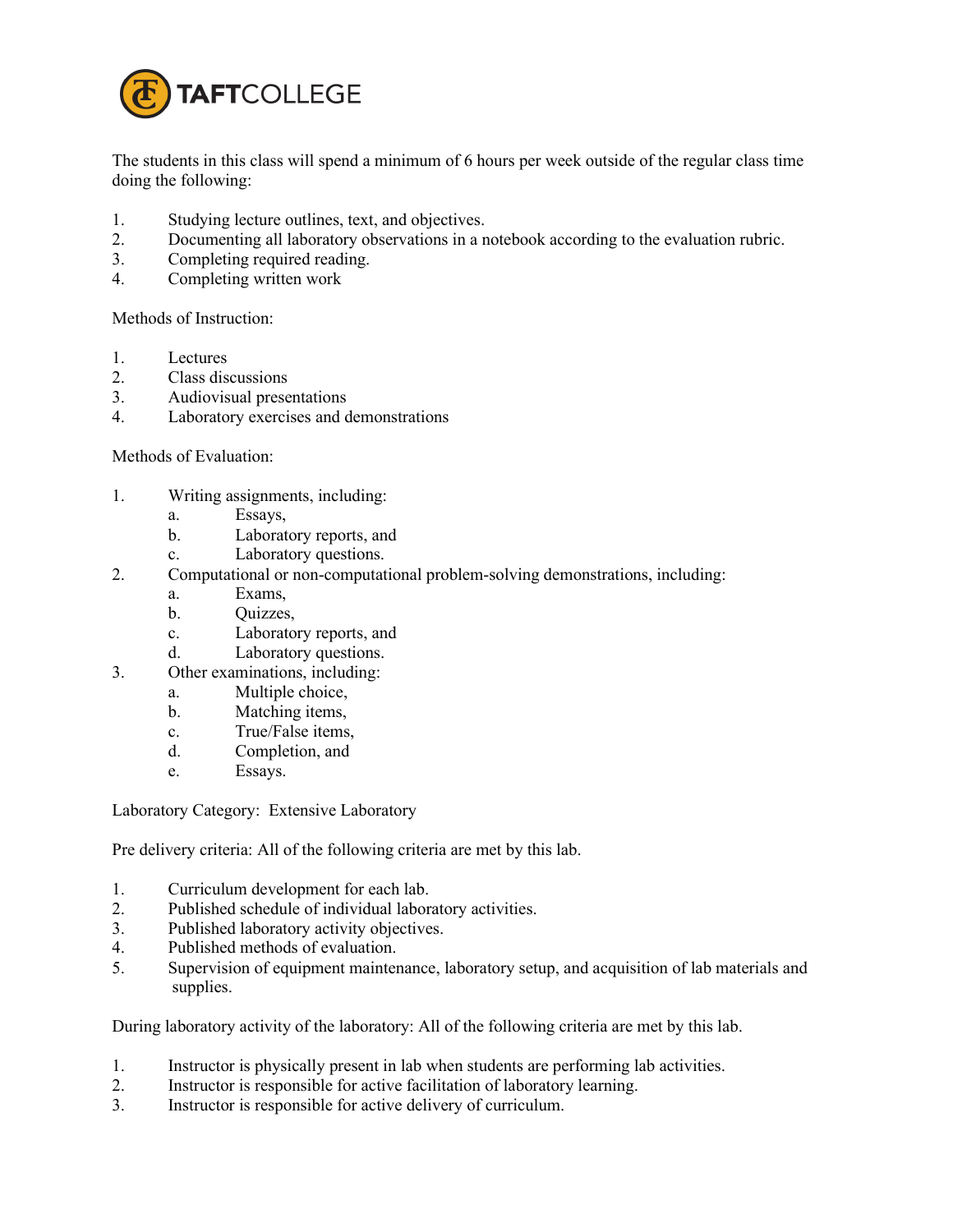

- 4. Instructor is required for safety and mentoring of lab activities.<br>5. Instructor is responsible for presentation of significant evaluation
- 5. Instructor is responsible for presentation of significant evaluation.

Post laboratory activity of the laboratory: All of the following criteria are met by this lab.

- 1. Instructor is responsible for personal evaluation of significant student outcomes (lab exercises, exams, practicals, notebooks, portfolios, etc.) that become a component of the student grade that cover the majority of lab exercises performed during the course.
- 2. Instructor is responsible for supervision of laboratory clean up of equipment and materials.

| TOP Code:                    | 040300: Microbiology                                                 |
|------------------------------|----------------------------------------------------------------------|
| <b>SAM Priority Code:</b>    | E: Non-Occupational                                                  |
| Distance Education:          | Not Applicable                                                       |
| Funding Agency:              | Y: Not Applicable(funds not used)                                    |
| Program Status:              | 1: Program Applicable                                                |
| Noncredit Category:          | Y: Not Applicable, Credit Course                                     |
| Special Class Status:        | N: Course is not a special class                                     |
| <b>Basic Skills Status:</b>  | N: Course is not a basic skills course                               |
| Prior to College Level:      | Y: Not applicable                                                    |
| Cooperative Work Experience: | N: Is not part of a cooperative work experience education<br>program |
| Eligible for Credit by Exam: | E: NO                                                                |
| Eligible for Pass/No Pass:   | C: Pass/No Pass                                                      |

Supplemental Data: